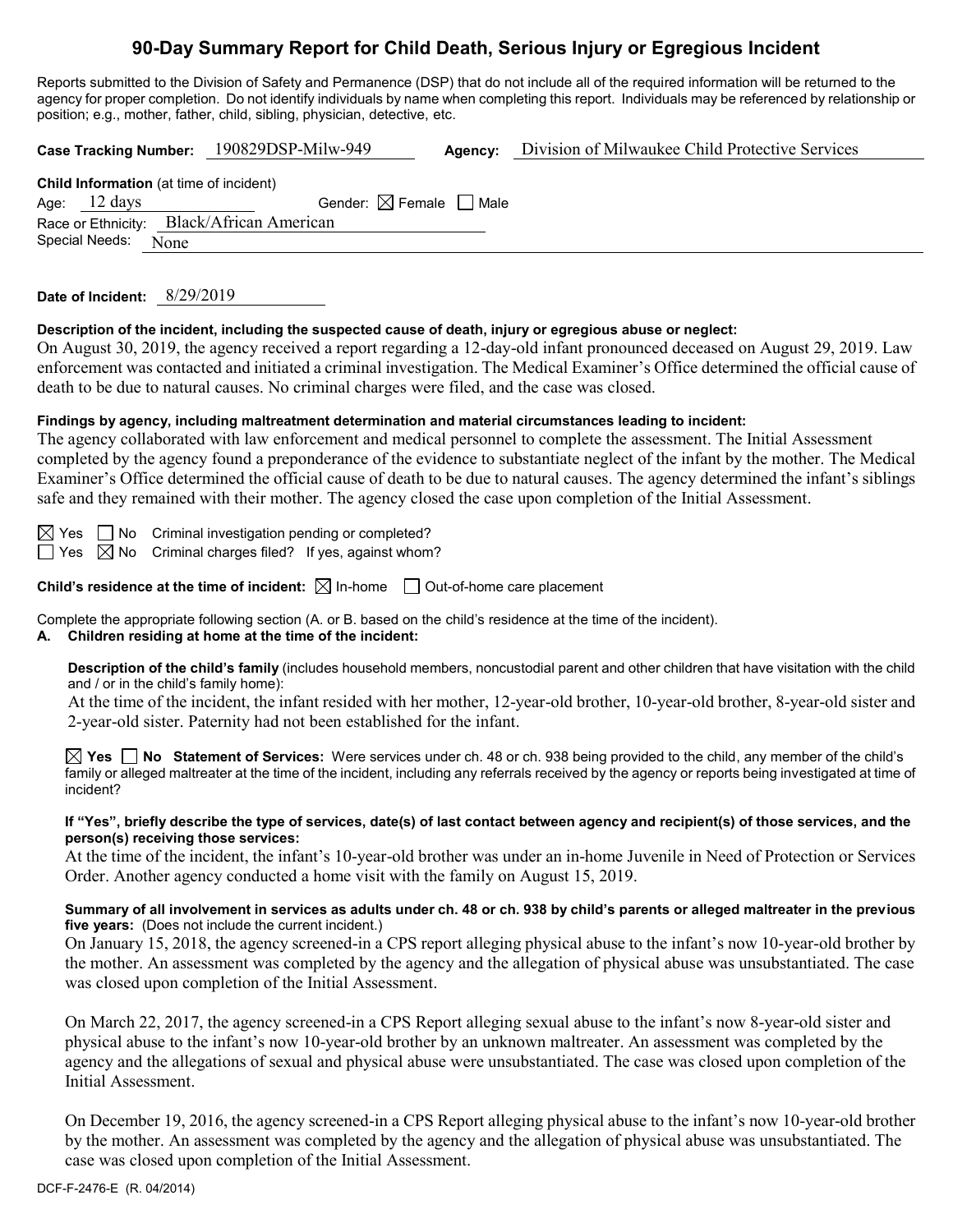**Summary of actions taken by the agency under ch. 48, including any investigation of a report or referrals to services involving the child, any member of the child's family living in this household and the child's parents and alleged maltreater.** (Does not include the current incident.)

(Note: Screened out reports listed in this section may include only the date of the report, screening decision, and if a referral to services occurred at Access. Reports that do not constitute a reasonable suspicion of maltreatment or a reason to believe that the child is threatened with harm are not required to be screened in for an Initial Assessment, and no further action is required by the agency.) On February 13, 2018, the agency screened-out a CPS Report.

On January 15, 2018, the agency screened-in a CPS report alleging physical abuse to the infant's now 10-year-old brother by the mother. An assessment was completed by the agency and the allegation of physical abuse was unsubstantiated. The case was closed upon completion of the Initial Assessment.

On March 22, 2017, the agency screened-in a CPS Report alleging sexual abuse to the infant's now 8-year-old sister and physical abuse to the infant's now 10-year-old brother by an unknown maltreater. An assessment was completed by the agency and the allegations of sexual and physical abuse were unsubstantiated. The case was closed upon completion of the Initial Assessment.

On March 22, 2017, the agency screened-out a CPS Report.

On December 19, 2016, the agency screened-in a CPS Report alleging physical abuse to the infant's now 10-year-old brother by the mother. An assessment was completed by the agency and the allegation of physical abuse was unsubstantiated. The case was closed upon completion of the Initial Assessment.

On December 8, 2015, the agency screened-out a CPS Report.

On July 25, 2014, the agency screened-out a CPS Report.

On March 24, 2014, the agency screened-in a CPS Report alleging neglect to the infant's now 12-year-old brother, 8-year-old sister, and 10-year-old brother by the mother. An assessment was completed by the agency and the allegation of neglect was unsubstantiated. The case was closed upon completion of the Initial Assessment.

On March 29, 2013, the agency screened-in a CPS Report for Alternative Response alleging neglect to the infant's now 10-year-old brother, now 8-year-old sister, and now 12-year-old brother by the mother. An assessment was completed by the agency with the determination of services not needed. . The case was closed upon completion of the Initial Assessment.

#### **Summary of any investigation involving the child, any member of the child's family and alleged maltreater conducted under ch. 48 and any services provided to the child and child's family since the date of the incident:**

The agency collaborated with law enforcement and medical personnel to complete the assessment. The Initial Assessment completed by the agency found a preponderance of the evidence to substantiate neglect of the infant by the mother. The Medical Examiner's Office determined the official cause of death to be due to natural causes. The agency determined the infant's siblings safe and they remained with their mother. The agency closed the case upon completion of the Initial Assessment.

#### **B. Children residing in out-of-home care (OHC) placement at time of incident:**

**Description of the OHC placement and basis for decision to place child there:** N/A

## **Description of all other persons residing in the OHC placement home:**

N/A

**Licensing history:** Including type of license, duration of license, summary of any violations by licensee or an employee of licensee or other actions that constitute a substantial failure to protect and promote the welfare of the child. N/A

|             | Summary of any actions taken by agency in response to the incident: (Check all that apply.) |          |                                          |
|-------------|---------------------------------------------------------------------------------------------|----------|------------------------------------------|
| $\boxtimes$ | Screening of Access report                                                                  |          | Attempted or successful reunification    |
|             | Protective plan implemented                                                                 |          | Referral to services                     |
| $\boxtimes$ | Initial assessment conducted                                                                |          | Transportation assistance                |
|             | Safety plan implemented                                                                     | $\times$ | Collaboration with law enforcement       |
|             | Temporary physical custody of child                                                         | M        | Collaboration with medical professionals |